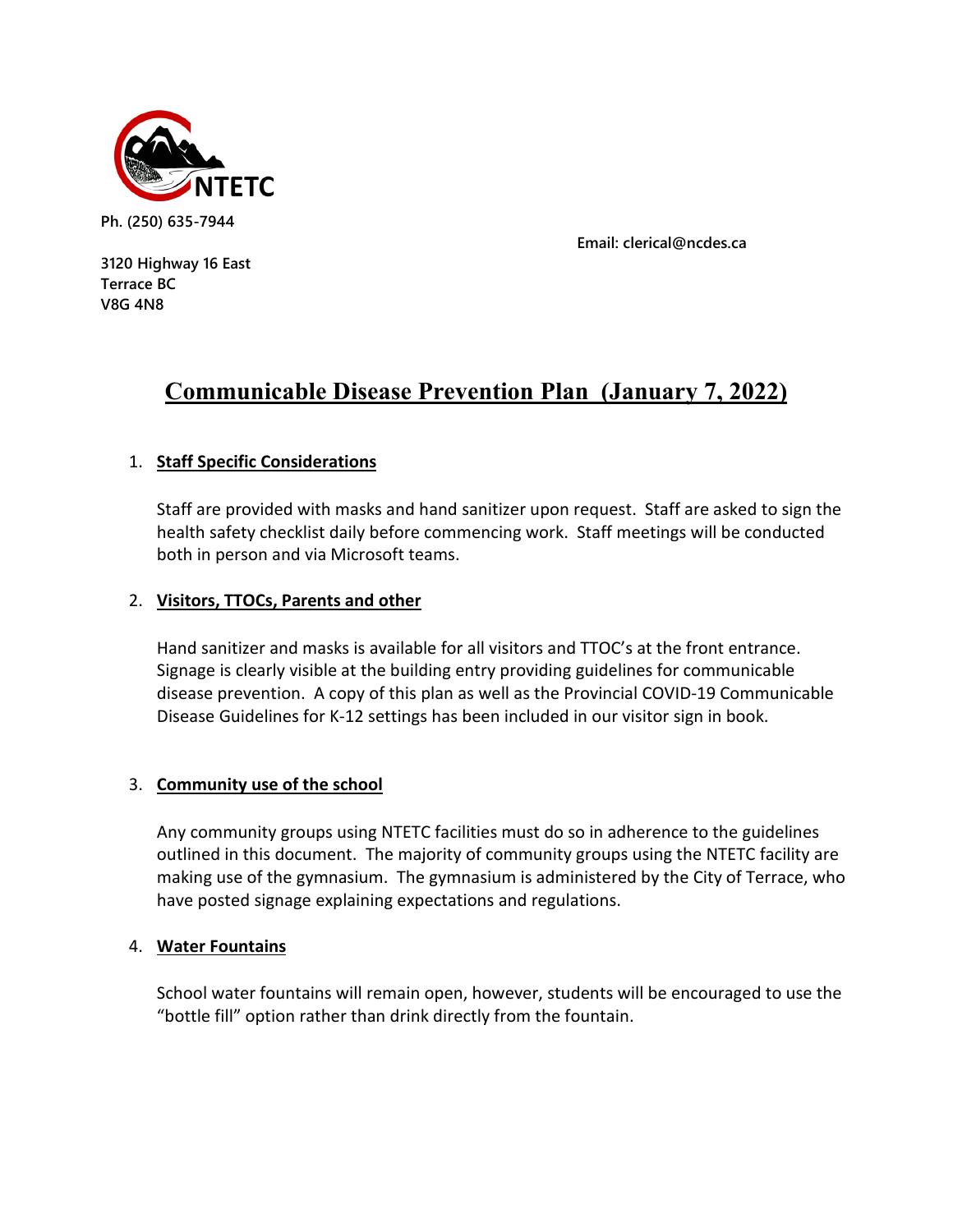# 5. **Daily Health Checks**

Staff and students will be regularly reminded of their responsibilities to complete a Daily Health Check. A daily health check list will be provided at the front office.

# 6. **If students or staff are sick**

## **If students or staff are sick, they are to stay at home:**

If students have any of the above symptoms, they should stay home so that they do not get other people sick**.** If you have symptoms, it is recommended that you contact 8-1-1 and follow their guidance

## **If students or staff are sick while at school**

When a student or staff member start showing symptoms of what could be illness, influenza or COVID-19:

- (For students) NTETC is unique amongst School District buildings in that the students actually present on site are students of lease tenants. In the case that a student becomes ill at school the situation will be addressed as per the safety plan of the lessee.
- Any staff who begin to display symptoms of COVID-19 while at work will be asked to go home for the day.

## **It is really important to stay/go home if you are sick. It is recommended that if you are feeling symptoms, you use the BC Self-Assessment Tool.**

## 7. **Doctor's notes**

Doctor's notes are not required for confirming the health status of any individual. However, if a staff or student cannot wear a mask for safety purposes, a doctor's note will then be required. IMPORTANT NOTE: If you are getting a doctor's note stating that you do not have to wear a mask, the note must include the reason why you (or a student) will not be required to wear the mask.

## 8. **Front Door only unlocked policy**

The front door will remain unlocked from 7:45 A.M to 4:00 P.M. Upon entering the school, all students and staff must have a face mask on. If they do not have one, one can be provided for them. However, our supplies of masks are limited so we ask that students and staff make every effort to have several reusable masks that they can clean weekly so they do not have to wear the same on every day.

Hand sanitizer will be available and students and staff will be encouraged to use it as often as they see fit.